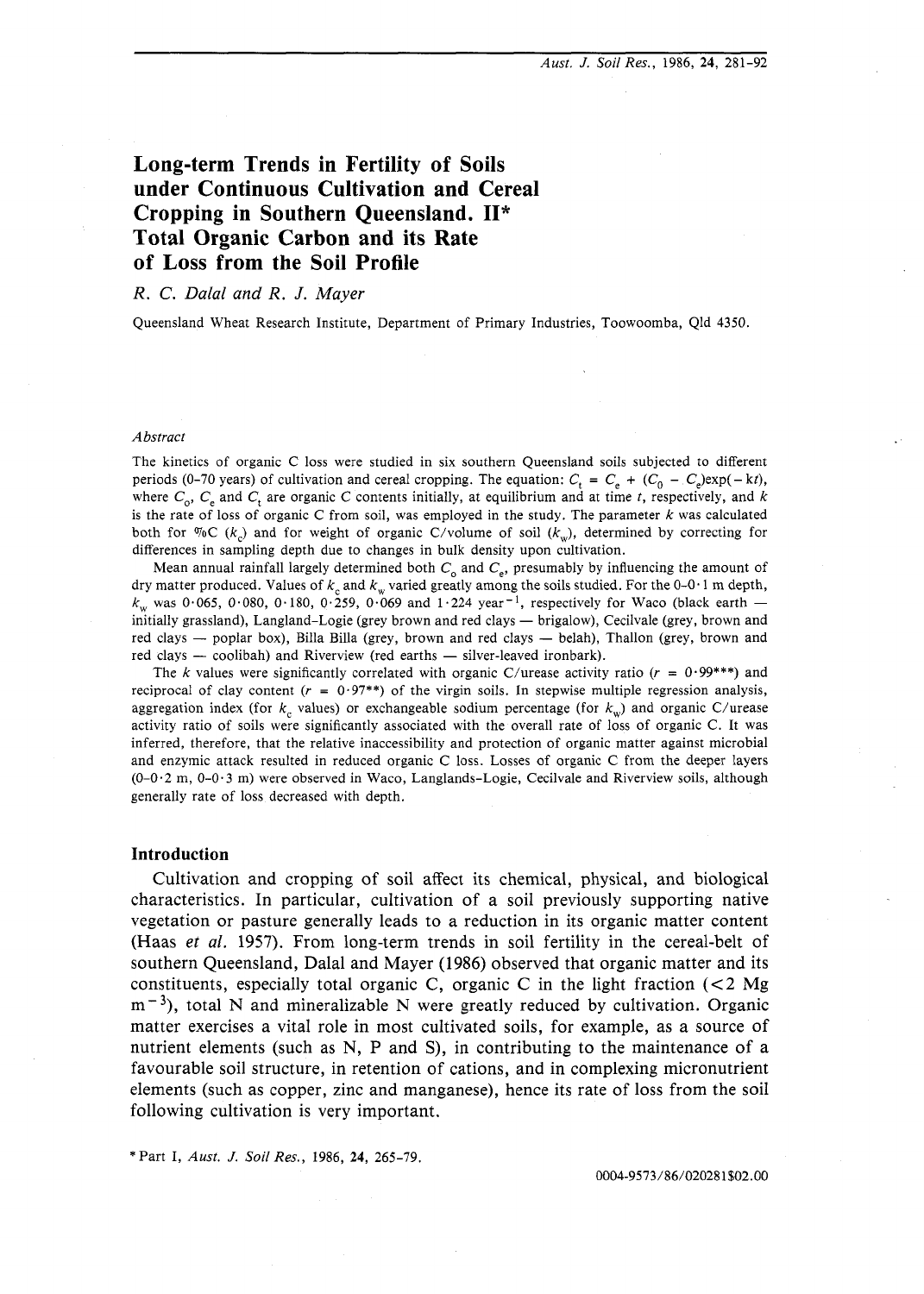The organic matter content in a soil depends upon the relative rates at which organic materials are added to the soil and lost from it through decomposition (Woodruff 1949), that is,

$$
C_t = C_0 \exp(-kt) + A/k[1 - \exp(-kt)],
$$
 (1)

where  $C_0$  and  $C_t$  are the organic matter contents initially  $(t = 0)$ , and at a given time,  $t$ ,  $\overline{A}$  is the rate at which organic matter is returned to the soil and  $k$  is its rate of loss.

Where the organic matter is not homogeneous, but components decompose at different rates, equation (1) is modified (Woodruff 1949) to,

$$
C_{t} = C_{1} \exp(-k_{1}t) + A_{1}/k_{1}[1 - \exp(-k_{1}t)] + \dots + C_{n} \exp(-k_{n}t) + A_{n}/k_{n}[1 - \exp(-k_{n}t)],
$$
\n(2)

where  $C_1$ ,  $C_n$  refer to different components of organic matter (Jenkinson and Rayner 1977), and  $k_1$ ,  $k_n$  refer to the rate of loss of individual components. When  $t = 0$ , equation (2) reduces to  $C_t = C_1 + \ldots + C_n = C_0$ , and when  $t \to \infty$ ,  $C_t$  $= A_1/k_1 + \ldots + A_n/k_n = C_e$ , which may be simplified to give  $C_e = A/k (C_e)$ is organic C content at equilibrium). Equation **(2),** therefore, can be approximated by equation (1) when organic matter has essentially reached an equilibrium after a long period of constant soil management (Woodruff 1949; Bartholomew and Kirkham 1960). Russell (1975) modified equation (1) to include the feed-back effect of crop yields on soil nitrogen. However, equation (1) has been widely used to study the rate of change in organic matter in arable soils (Jenny 1941; Gokhale 1959; Russell 1962; Hobbs and Thompson 1971; Greenland 1971; Jenkinson and Johnston 1976; Lathwell and Bouldin 1981). The parameter  $k$  is then the overall loss rate for the various organic matter components.

Using equation (1), the rate of loss of organic C in relation to the period of cultivation (0-5-70 years) was calculated for six major soils (Waco, Langlands-Logie, Cecilvale, Billa Billa, Thallon and Riverview) of the cereal belt of southern Queensland (Dalal and Mayer 1986). The rate constants, calculated on both weight and volume bases for the soil profiles, are reported in this paper. Soil properties that related to rates of loss of organic C are also reported.

### **Materials and Methods**

The location of the study area, description of soils, crop and soil management practices, and soil sampling and analytical techniques were described previously (Dalal and Mayer 1986). Mean values of clay content, organic C content, pH and bulk density of the soils from virgin sites (0-0.1 m depth) are given in Table 1.

Briefly, soil samples were collected from farmers' fields that had been under cultivation for  $0.5-70$ years, and from the adjacent virgin area, by sampling 0.1 ha (25 m by 40 m) at each site on a 5 m by 8 m grid at 0-0 $\cdot$ 1, 0 $\cdot$ 1-0 $\cdot$ 2, 0 $\cdot$ 2-0 $\cdot$ 3, 0 $\cdot$ 3-0 $\cdot$ 6, 0 $\cdot$ 6-0 $\cdot$ 9 and 0 $\cdot$ 9-1 $\cdot$ 2 m depths with a 46 mm internal diameter tube. Five composite samples were obtained from each depth. Some of the sites on Waco and Langlands-Logie soils were re-sampled four years after to test the applicability of prediction equations based upon initial values.

Soil moisture content was determined by drying a subsample at 105°C for 24-48 h. Field bulk density was calculated from the oven-dried soil weight contained in the field volume of the soil sample. It was adjusted for 'normal' shrinkage up to the moisture content at field capacity (Berndt and Coughlan 1976; R. Berndt, personal communication). The remainder of the soil sample was dried at 25'C in a forceddraught oven, and ground to pass a  $0.25$  mm sieve for organic C determination by a spectrophotometric adaptation of the Walkley and Black method (Sims and Haby 1971).

Since bulk density increases with increasing period of cultivation (Dalal 1982), it was necessary to take this effect into account when comparing organic C content of soil at a given depth interval between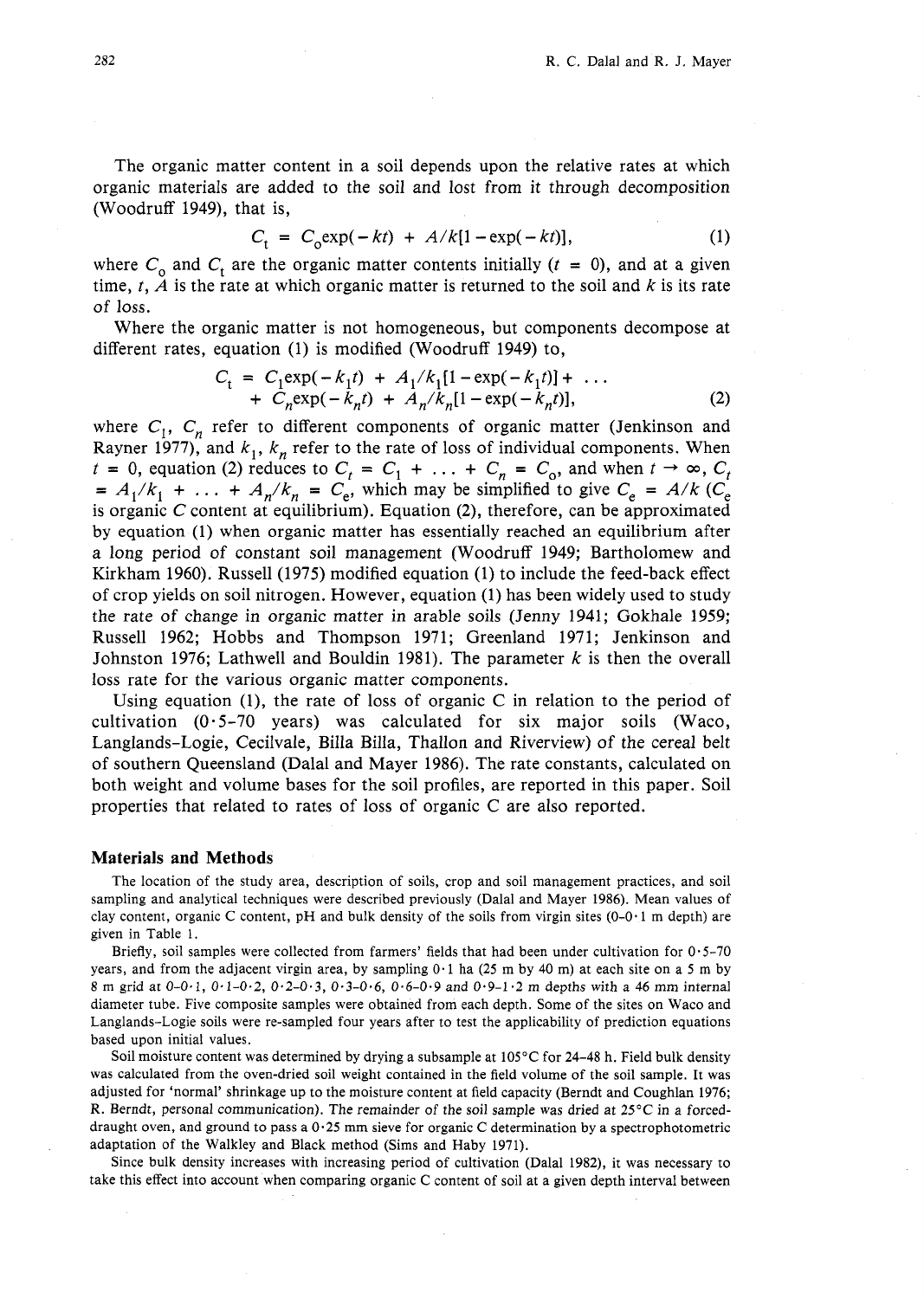virgin and cultivated sites. This was done by regarding each virgin site as a 'standard' for its set of corresponding cultivated sites, and using the measured values of bulk density at each depth in each profile to obtain for each cultivated site a sequence of 'equivalent' depth intervals, containing the same weight of soil as in the standard depth intervals at the virgin site. Then, from the organic C-depth distribution relationships at each cultivated site, organic C concentrations were estimated for each equivalent depth interval. **A** somewhat similar approach was adopted by Henzell *et al.* (1967) to correct the organic matter accretion under ley pasture by sampling at two depths only. Jenkinson and Johnston (1976) corrected for changes in depth upon bulk density changes in ley pasture systems by taking a sample from an additional depth. In the present study re-sampling to equivalent depth was made unnecessary by sampling the whole profile and then making adjustments to equivalent depths as described.

| Soil series                         | Great soil group                          | pΗ<br>(1:5, H <sub>2</sub> ) | Organic C<br>(0, 0) | Clay<br>$($ %) | Bulk density<br>$(Mg \; m^{-3})$ |  |
|-------------------------------------|-------------------------------------------|------------------------------|---------------------|----------------|----------------------------------|--|
| Waco clay <sup>A</sup>              | Black earth                               | $8 \cdot 1$                  | 1.63                | 72             | 0.84                             |  |
| Langlands-Logie clay <sup>B</sup>   | Grey, brown and red clays<br>(Brigalow)   | 7.4                          | $2 \cdot 23$        | 49             | 0.99                             |  |
| Cecilvale clay <sup>B</sup>         | Grev, brown and red clavs<br>(Poplar box) | 7.4                          | 1.73                | 40             | $\cdot$ 1 $\cdot$ 02             |  |
| Billa Billa loamy clay <sup>B</sup> | Grey, brown and red clays<br>(Belah)      | $7-4$                        | 1.48                | 34             | 0.94                             |  |
| Thallon clay <sup>B</sup>           | Grey, brown and red clays<br>(Coolibah)   | 7.2                          | 0.77                | 59             | 0.96                             |  |
| Riverview sandy loam <sup>C</sup>   | Red earth                                 | 6.5                          | 1.28                | 18             | $1 \cdot 24$                     |  |

**Table** 1. **Some characteristics of the soils** (0-0.1 **m depth): mean values from virgin sites** 

 $A$  Typic Pellusterts.  $B$  Typic Chromusterts. <sup>C</sup> Rhodic Paleustalfs.

# **Results**

### Organic C Content of Virgin Soils

Organic C contents of the virgin soils  $(0-0.1 \text{ m})$  varied from  $0.77\%$  in Thallon clay to  $2.23\%$  in Langlands-Logie clay, and except for Langlands-Logie soil supporting brigalow (*Acacia harpophylla*), was closely correlated ( $r = 0.99$ \*\*\*) with the mean annual (83-101 years) rainfall (Fig. 1). A close relationship ( $r =$  $0.97$ <sup>\*\*</sup>) also existed for all soils after 20 years of cultivation, although the increase



**<sup>0</sup>Fig.** 1. Relationship between mean annual rainfall and organic C content of virgin soils  $(r = 0.99, P < 0.001)$ and adjacent soils cultivated for 20 years (predicted from equation 3)  $(r = 0.97, P < 0.01)$ . The regression coefficients ( $\%$  organic C/mm mean annual rainfall) are  $0.0048$  (----) and  $0.0029$  (---) for virgin (except Langlands-Logie) The regression coefficients (% or C/mm mean annual rainfall) are<br>  $\frac{6}{4}$  C/mm mean annual rainfall) are<br>
for virgin (except Langlands–Log<br>
and cultivated soils, respectively.<br>  $\frac{1}{2}$  C Wacc; C Langlands–Log<br>  $\frac{1}{2$ and cultivated soils, respectively.<br> $\bigcirc$  Waco;  $\bullet$  Langlands-Logie;  $\bigtriangleup$  Cecilvale;

in organic C per mm increase in mean annual rainfall was about half of that in the virgin soils. The reduced effect of rainfall on the organic C content of cultivated soils may have been due to a reduction in the amount of organic matter returned to the soil, and/or more rapid organic matter decomposition, in cultivated soils.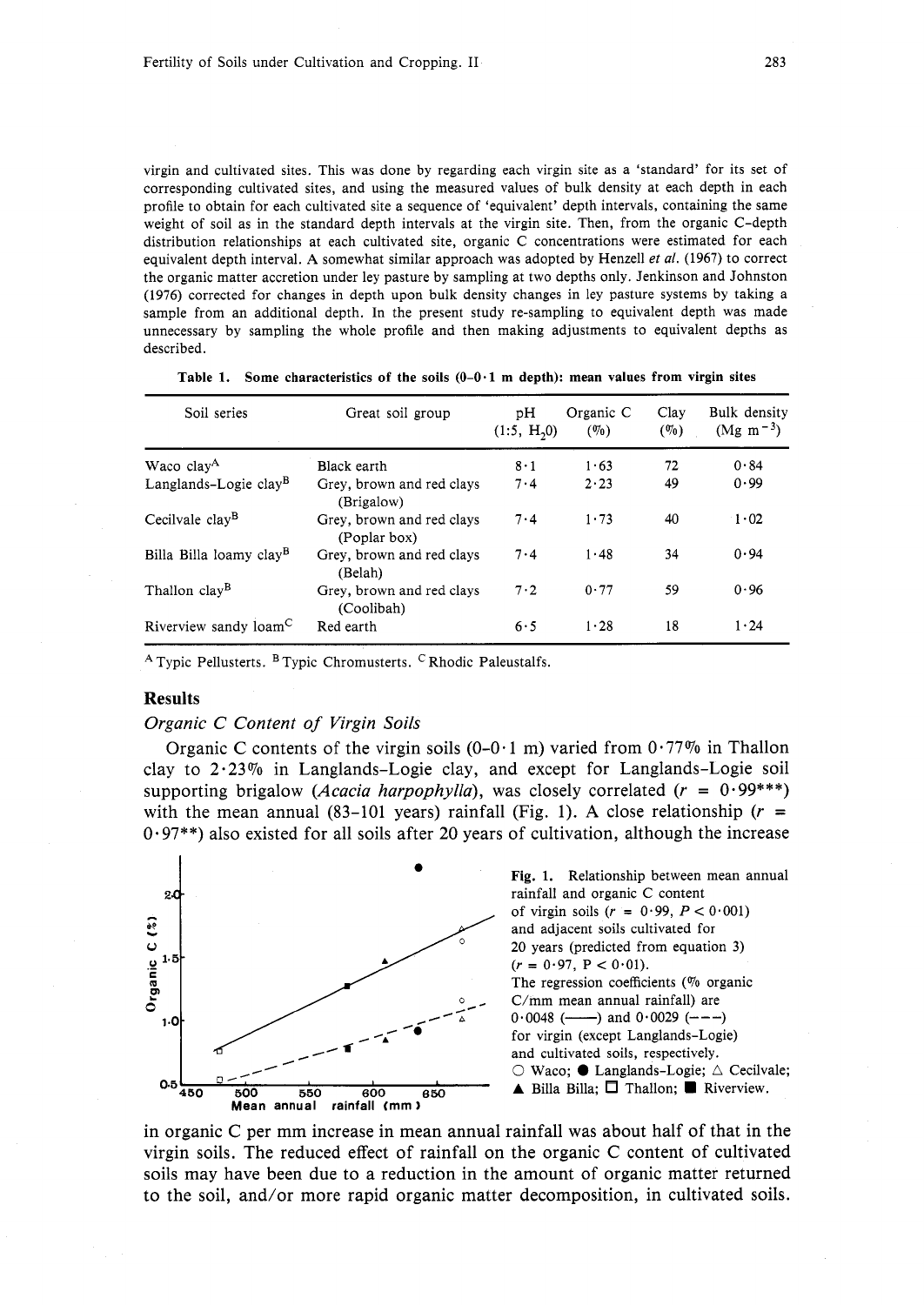Among the soil properties (Dalal and Mayer 1986), organic C content of the virgin soils ( $n = 36$ ) was significantly ( $P < 0.05$ ) correlated with total potassium  $(r = 0.57)$ , total S  $(r = 0.35)$ , electrical conductivity  $(r = 0.60)$ , oxalate-iron  $(r = 0.42)$  and urease activity  $(r = 0.59)$ . In a multiple regression analysis, however, total potassium, clay content, oxalate-iron and urease activity accounted for 84% of the variation in organic C content of the virgin soils.

# Rate of Loss of Organic C from the Topsoil Layer  $(0-0.1 \text{ m}$  Depth)

On assuming organic C content at equilibrium  $C_e = A/k$ , equation (1) when rearranged becomes:

$$
C_{t} = C_{e} + (C_{o} - C_{e}) \exp(-kt). \tag{3}
$$

Equation (3) was used to estimate initial organic C values  $(C_0)$ , equilibrium organic C values (C<sub>e</sub>), rate of loss of organic C (k) and half-life ( $t_{1/2} = (\ln 2)/k$ ) of organic C loss. Values expressed on a per cent basis (w/w) for the top layer (0-0 $\cdot$ 1 m) of the six soils are given in Table 2.

The values of  $C_0$  (calculated) were close to the mean organic C values of the virgin soil samples (measured), and so were closely correlated with mean annual rainfall, and presumably with the amount of organic matter produced by native vegetation. The  $C_e$  values were also positively correlated with rainfall ( $r = 0.91^*$ ), reflecting the amount of organic matter produced and returned to the soil as crop and root residues and residual material from original organic matter.

| Soils           | Period of<br>cultivation<br>(years) | $C_{\alpha}$<br>mean $\pm$ s.e.<br>$(\%C)$ | $C_{\epsilon}$<br>$mean + s.e.$<br>$(\%C)$          | $k_{c}$<br>mean $\pm$ s.e.<br>$(year^{-1})$ | $t_{1/2}$<br>$mean + s.e.$<br>(year) | $R^2$ |
|-----------------|-------------------------------------|--------------------------------------------|-----------------------------------------------------|---------------------------------------------|--------------------------------------|-------|
| Waco            | $1 - 70$                            | $1.62 + 0.03$                              | $0.97 + 0.04$                                       | $0.063 + 0.013$                             | $11 \cdot 2 + 2 \cdot 3$             | 0.935 |
| Langlands-Logie | $0.5 - 45$                          |                                            | $2 \cdot 26 + 0 \cdot 08$ $0 \cdot 64 + 0 \cdot 13$ | $0.060 + 0.019$                             | $11 \cdot 6 + 3 \cdot 7$             | 0.902 |
| Cecilvale       | $3 - 35$                            | $1.72 + 0.03$                              | $1 \cdot 00 + 0 \cdot 03$                           | $0.178 + 0.037$                             | $3.9+0.8$                            | 0.952 |
| Billa Billa     | $0.5 - 25$                          |                                            | $1.48 + 0.05$ $0.82 + 0.10$                         | $0.161 + 0.079$                             | $4 \cdot 3 + 2 \cdot 1$              | 0.785 |
| Thallon         | $2 - 23$                            |                                            | $0.80 + 0.02$ $0.34 + 0.18$                         | $0.041 + 0.021$                             | $16.9 + 2.4$                         | 0.761 |
| Riverview       | $0.5 - 20$                          |                                            | $1 \cdot 30 + 0 \cdot 04$ $0 \cdot 77 + 0 \cdot 04$ | $1 \cdot 211 + 0 \cdot 343$                 | $0.6 + 0.2$                          | 0.877 |

**Table 2.** Initial values  $(C_0)$ , equilibrium values  $(c_n)$ , overall rate of loss  $(k_n)$  and half life of loss  $(t_{1/2})$ **of organic C for the top layer (0-0-1 m) of six soils (on weight of organic C/weight of soil basis)** 

# The  $k_c$  Values

The rate of loss of organic C, on a per cent organic C basis  $(k<sub>c</sub>)$ , varied from 0.041 year<sup>-1</sup> (Thallon soil) to 1.211 year<sup>-1</sup> (Riverview soil). The value of  $k<sub>c</sub>$ measures how rapidly the organic C content changes towards a new equilibrium level (Lathwell and Bouldin 1981). In Riverview soil, therefore, organic C was lost very rapidly from the top layer  $(0-0.1 \text{ m})$  (Fig. 2), and the new equilibrium level for organic C was attained quickly  $(t_{1/2}, 0.6$  year, Table 2).

The  $k_c$  values were significantly correlated with the ratio of organic C/urease activity ( $r = 0.99$ \*\*\*, Fig. 3) and with the reciprocal of clay content ( $r = 0.97$ \*\*\*, Fig. 4).

In stepwise multiple regression analysis of the relation between properties of virgin soils, rainfall, temperature and cultural practices (Dalal and Mayer 1986) and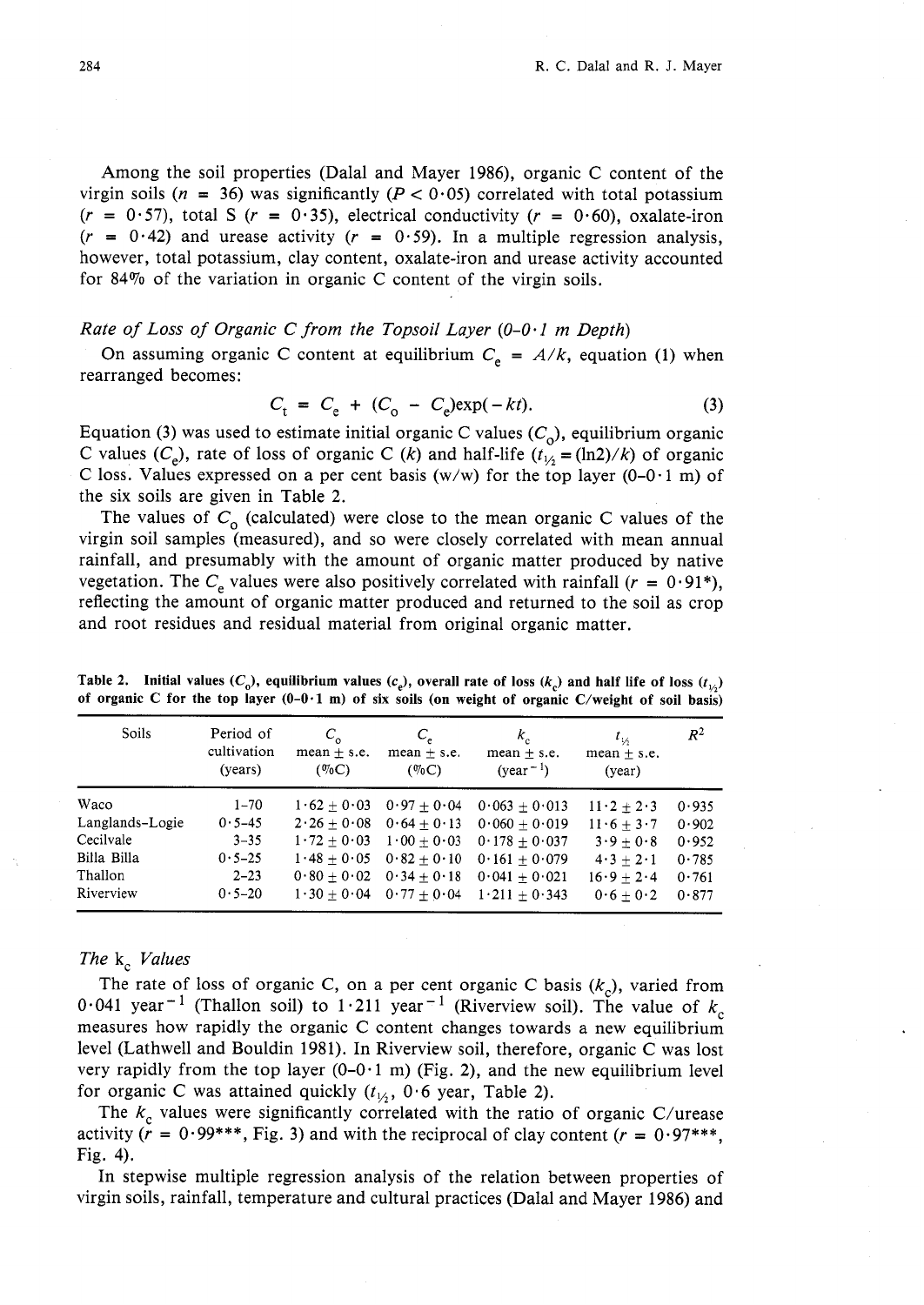

**Fig. 2.** Decrease in organic C in the top layer (0-0.1 m) with the period of cultivation. Curves are drawn according to equation **(3)** for each soil. 1, Waco. **2,** Langlands-Logie. **3,** Cecilvaie. **4,** Billa Billa. 5, Thallon. *6,* Riverview. Symbols as in Fig 1.



 $k_c$  values, organic C/urease activity ratio and aggregation index explained 99.9%  $\tilde{R}^2$  = 0.999, P < 0.001) of the variation in the  $k_c$  values (n = 6):

$$
k_c = 0.319 + 0.442^{***}x_1 - 0.005^*x_2,
$$
 (4)

where  $x_1$  is the organic C/urease activity ratio (g organic C kg<sup>-1</sup> soil/mg urea-N ydrolysed kg<sup>-1</sup> soil h<sup>-1</sup>) and  $x_2$  is the aggregation index (Dalal and Mayer 1986).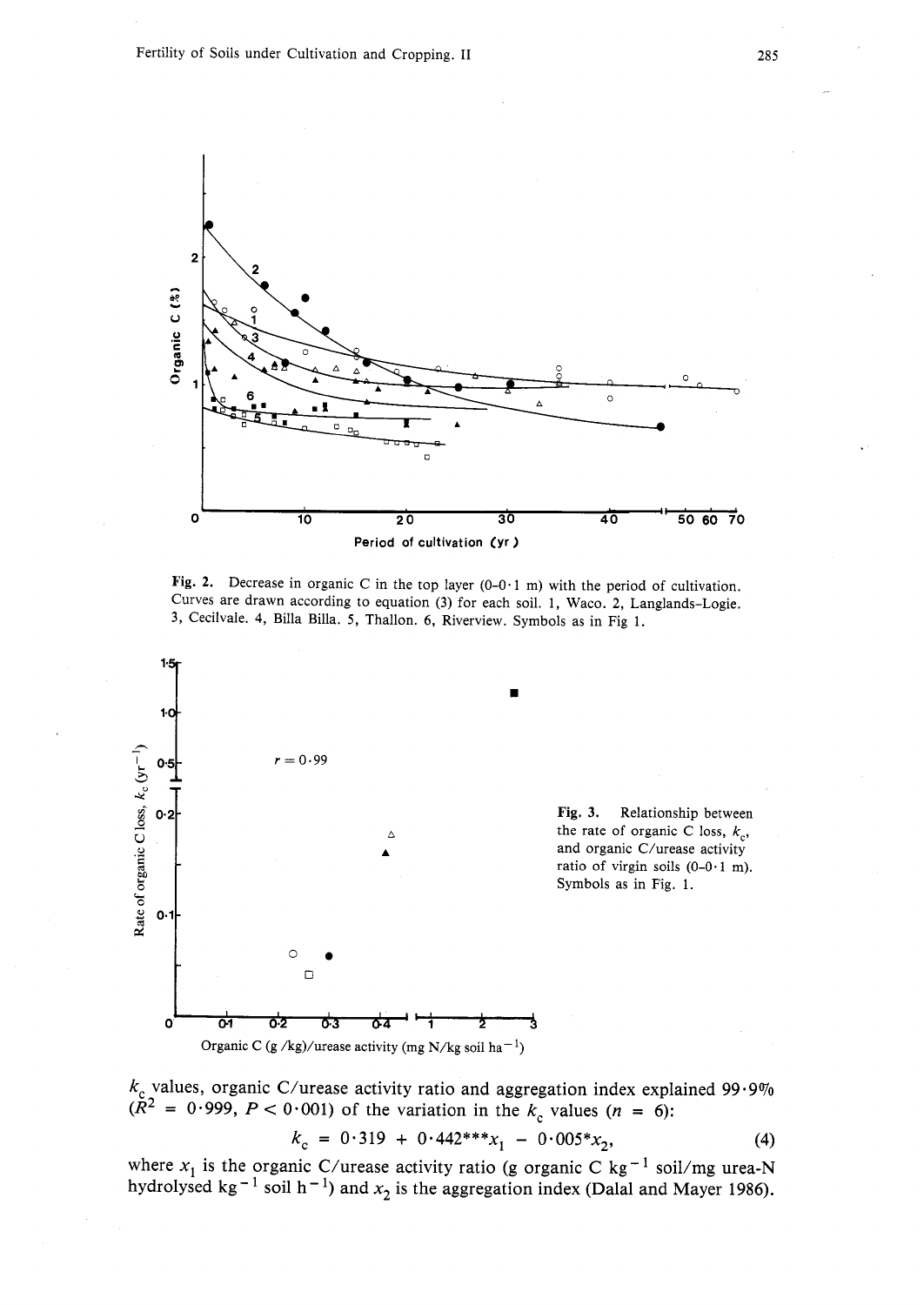# *The* **k**<sub>w</sub> *Values*

So that changes in organic C at different depths in the same soil series at different periods of cultivation and among soils can be compared, the kinetic parameters (equation 3) were calculated on the basis of weight of organic C/volume of soil for



**Fig. 4.** Rate of organic C loss,  $k_c$ , and reciprocal of clay content in the top layer  $(0-0.1 \text{ m})$ . Symbols as in Fig. 1.

the equivalent of  $0-0.1$  m depth of adjacent virgin soil (Table 3). The k values were generally higher when calculated on weight/volume,  $k_{w}$  (Table 3) than on a concentration basis,  $k_c$  (Table 2), although large differences were found only in Billa Billa and Thallon soils, presumably because of the large increases there in bulk density upon cultivation.

| Soils           | Period of<br>cultivation<br>(years) | $C_{\alpha}$<br>$mean + s.e.$<br>$(t C ha^{-1})$ | $C_{\epsilon}$<br>$mean + s.e.$<br>$(t C ha^{-1})$ | $k_{w}$<br>$mean + s.e.$<br>$(year-1)$        | $t_{\nu_2}$<br>mean $\pm$ s.e.<br>(years) | $R^2$ |
|-----------------|-------------------------------------|--------------------------------------------------|----------------------------------------------------|-----------------------------------------------|-------------------------------------------|-------|
| Waco            | $1 - 70$                            |                                                  |                                                    | $13.71 + 0.22$ $8.26 + 0.34$ $0.065 + 0.013$  | $10.6 + 2.1$                              | 0.944 |
| Langlands-Logie | $0.5 - 45$                          |                                                  |                                                    | $22.07 + 0.84$ $7.76 + 1.83$ $0.080 + 0.026$  | $8.6+2.8$                                 | 0.876 |
| Cecilvale       | $3 - 35$                            |                                                  |                                                    | $17.51 + 0.28$ $10.18 + 0.34$ $0.180 + 0.036$ | $3.9 + 0.7$                               | 0.958 |
| Billa Billa     | $0.5 - 25$                          | $13.64 + 0.47$                                   |                                                    | $8.27 + 0.56$ $0.259 + 0.123$                 | $2 \cdot 7 + 1 \cdot 2$                   | 0.792 |
| Thallon         | $2 - 23$                            | $7.52 + 2.18$                                    |                                                    | $4.41 + 1.26$ 0.069 + 0.025                   | $10\cdot 0 + 3\cdot 6$                    | 0.763 |
| Riverview       | $0.5 - 20$                          | $15.69 + 0.51$                                   |                                                    | $9.38 + 0.39$ $1.224 + 0.359$                 | $0.6 + 0.1$                               | 0.870 |

**Table 3.** Initial values  $(C_{\alpha})$ , equilibrium values  $(C_{\alpha})$ , overall rate of loss  $(k_{\alpha})$  and half-life of loss  $(t_{14})$ **of organic** *C* **for the top layer (0-0.1 m) of six soils (on weight of organic C/volume of soil basis)** 

The overall rate of organic C loss,  $k_{w}$ , varied from 0.065 (Waco soil) to 1.224 (Riverview soil) and mean half life,  $t_{1/2}$ , ranged from 0.6 to 10.6 years (Table 3). Like  $k_c$  values,  $k_w$  was closely correlated with organic C/urease activity ratio ( $r =$ 0.99\*\*\*) and with the reciprocal of clay content ( $r = 0.98$ \*\*\*). However, in a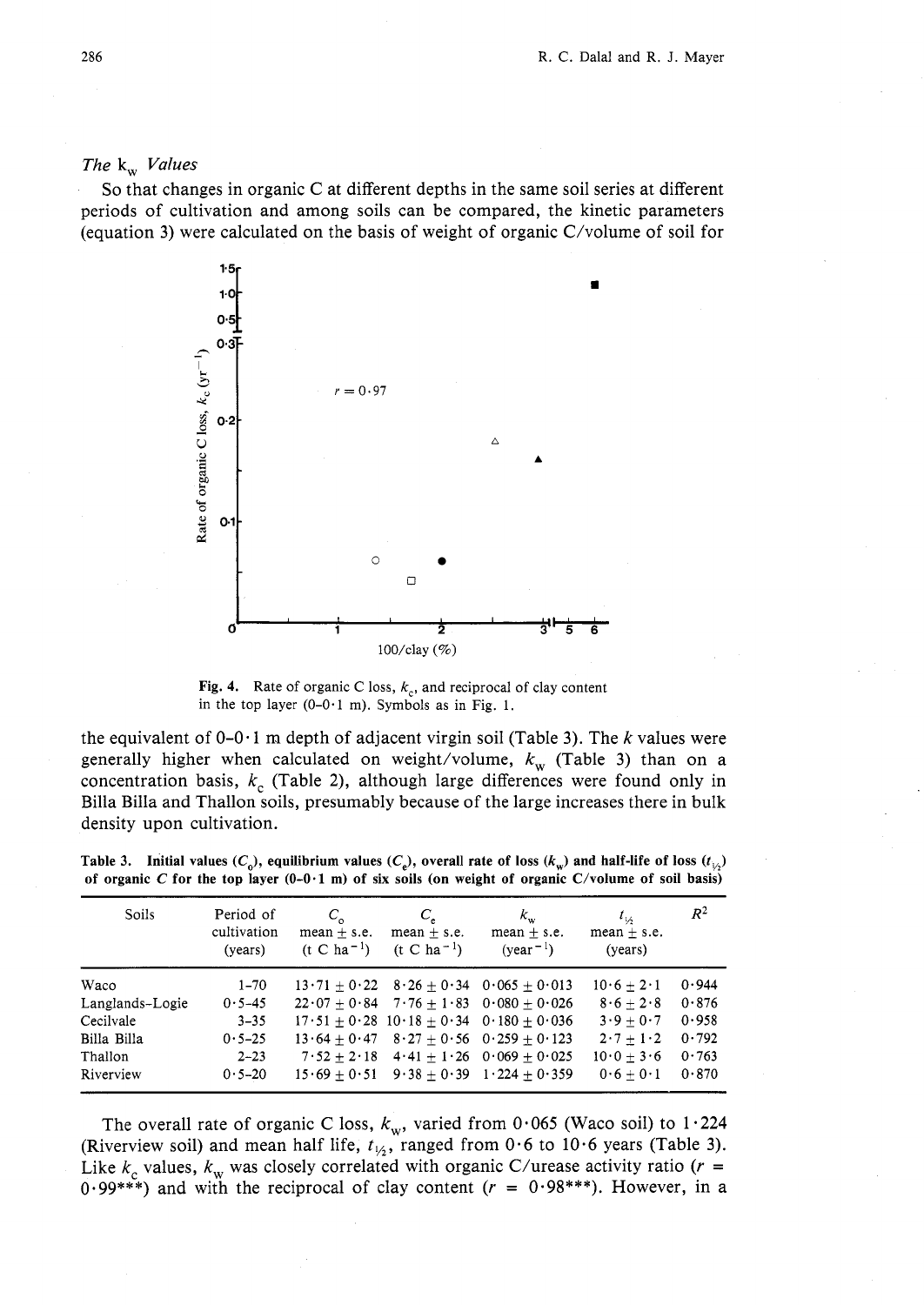multiple regression analysis, exchangeable sodium percentage (ESP) instead of aggregation index, together with organic C/urease activity ratio, explained  $99.9\%$ of the variation in the  $k_w$  values ( $n = 6$ ):

$$
k_{\rm w} = -0.136 + 0.496^{***}x_1 + 0.033*x_2,\tag{5}
$$

where  $x_1$  is the organic C/urease activity ratio (g organic C kg<sup>-1</sup> soil/mg urea-N hydrolysed kg<sup>-1</sup> soil h<sup>-1</sup>) and  $x_2$  is the ESP of the virgin soils.

### The Addition Term, **A**

The addition term, A, which equals the product of  $C_e$  and  $k_w$ , shows the amount of organic C required to maintain organic matter at equilibrium under constant soil and crop management practices. The amounts of organic C so required for the top layer (0-0.1 m) were  $0.3$ ,  $0.5$ ,  $0.6$ ,  $1.8$  and  $2.1$  t ha<sup>-1</sup> year<sup>-1</sup> for Thallon, Waco, Langlands-Logie, Cecilvale and Billa Billa soils. Bartholomew and Kirkham (1960) pointed out the large errors involved in estimating  $\vec{A}$  values and, therefore, these values can be used as a guide only. It is also likely that  $A$  value is the product of  $C_e$  and a low rate of loss of a residual organic matter component rather than one  $k$  value which represents the overall loss rate of various organic matter components (Woodruff 1949).



**Fig. 5.** Organic C losses in Waco ( $\bigcirc$ ) and Langlands-Logie ( $\bigcirc$ ) soils, measured by sampling the same sites 4 years later, and those predicted using values of parameters (equation 3) given in Table 2.  $r = 0.96$ .

# Prediction of Organic C Loss in Soil under Cultivation

Notwithstanding the limitations of  $\vec{A}$  value, equation (3) described the level of organic *C* likely to occur in the long term under current cultural practices. **A** close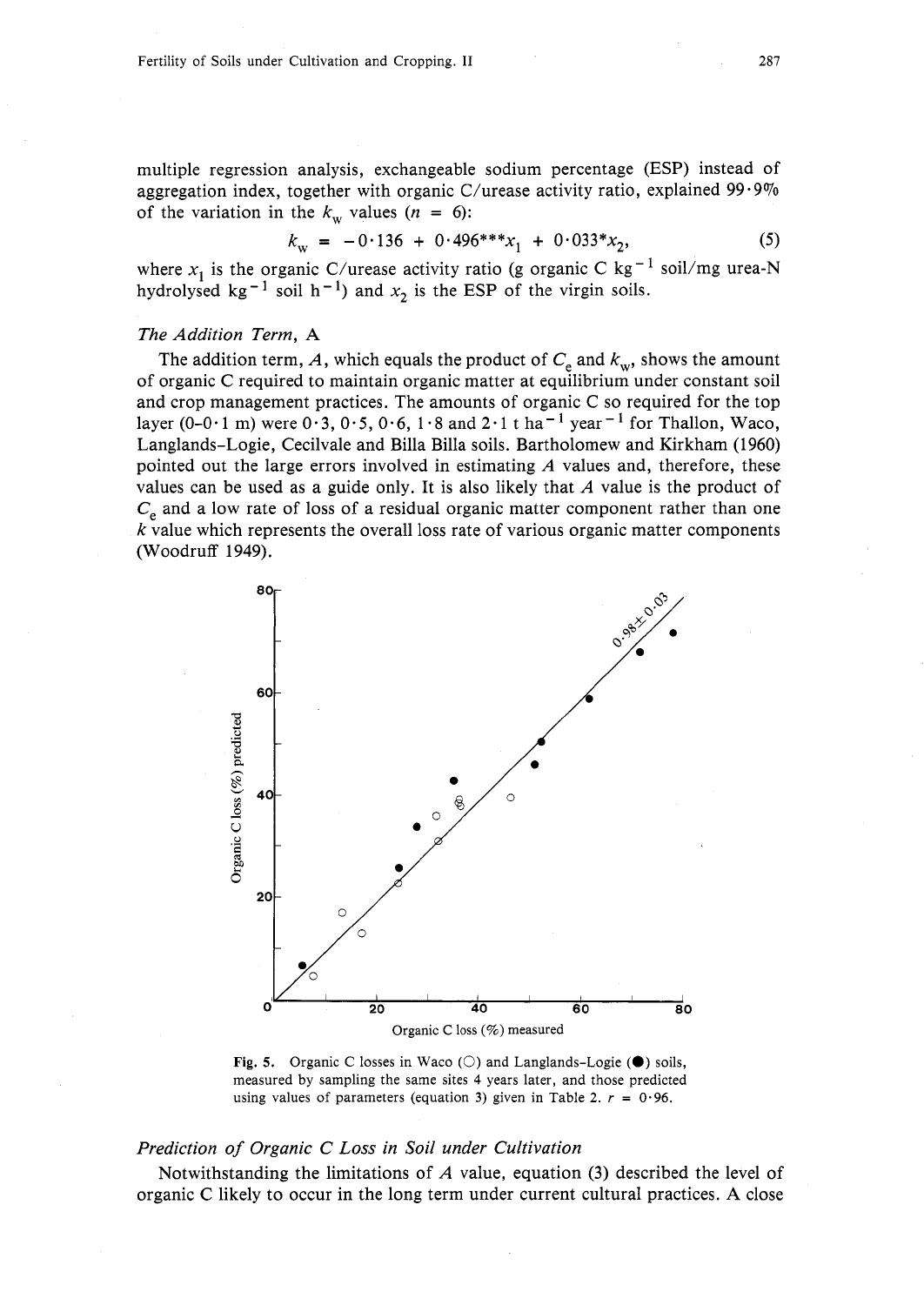relationship was obtained for Waco and Langlands-Logie soils between the measured organic C losses 4 years after initial sampling and those predicted (Fig. 5).

# Loss of Organic C from the Subsoil Layers (0-0.2 m and 0-0-3 **m** Depths)

Loss of organic C was also detected from deeper layers  $(0-0.2 \text{ m and } 0-0.3 \text{ m})$ depth) in Waco, Cecilvale, Langlands-Logie and Riverview soils (Table 4). However, the  $k_w$  values generally decreased with depth. Hobbs and Thompson (1971) also found that a chernozem (Argiustoll) from Kansas, U.S.A., lost 352 kg *C* ha<sup>-1</sup> year<sup>-1</sup> from 0.18 to 0.51 m depth (65 kg C ha<sup>-1</sup> year<sup>-1</sup> from 0 to 0.18 m depth) in a fallow-wheat-sorghum rotation in the last 10 years of 50 years' cropping.

| Soil Series     | Soil<br>depth | $C_{\rm o}^{\rm A}$   | $C_{\rm e}^{\rm A}$ | $k_{\rm w}^{\rm A}$ | $R^2$ |  |
|-----------------|---------------|-----------------------|---------------------|---------------------|-------|--|
|                 | (m)           | $(t \text{ ha}^{-1})$ |                     | $(year-1)$          |       |  |
| Waco            | $0 - 0.1$     | $13 \cdot 7$          | $8 - 3$             | 0.065               | 0.94  |  |
|                 | $0 - 0.2$     | 23.8                  | 16.0                | 0.048               | 0.89  |  |
|                 | $0 - 0.3$     | 32.6                  | 23.0                | 0.039               | 0.87  |  |
| Langlands-Logie | $0 - 0.1$     | $22 \cdot 1$          | 7.8                 | 0.080               | 0.88  |  |
|                 | $0 - 0.2$     | 36.6                  | 17.4                | 0.092               | 0.85  |  |
|                 | $0 - 0.3$     | 47.4                  | 24.4                | 0.089               | 0.87  |  |
| Cecilvale       | $0 - 0.1$     | 17.5                  | 10.2                | 0.180               | 0.96  |  |
|                 | $0 - 0.2$     | 29.1                  | $20 \cdot 1$        | 0.137               | 0.91  |  |
|                 | $0 - 0.3$     | 39.4                  | 29.2                | 0.132               | 0.85  |  |
| Riverview       | $0 - 0.1$     | 15.7                  | 9.4                 | 1.244               | 0.87  |  |
|                 | $0 - 0.2$     | 25.0                  | 16.7                | 0.969               | 0.83  |  |
|                 | $0 - 0.3$     | 32.5                  | 22.6                | 0.758               | 0.80  |  |

**Table 4.** Initial  $(C_0)$  and equilibrium  $(C_0)$  values and overall rate of loss  $(k_w)$  of organic **C from different depths in four soils** 

<sup>A</sup> All values differ significantly from zero at  $P < 0.05$ .

# **Discussion**

#### Organic C Content of Virgin Soils

In a virgin soil undisturbed for a long time, an approximate balance  $(C_e = A/k)$ is maintained between the rates of addition  $(A)$  of organic materials from dead and living roots, litter and residues of microorganisms and fauna and of depletion  $(k)$ by erosion, leaching and decomposition. The organic C content of virgin soils is a function of climate, vegetation, topography and parent materials (Jenny 1941).

Spain *et al.* (1983) have summarized the effects of temperature and rainfall, vegetation and soil type on the organic C contents of a number of Australian soils. Rainfall was found to be the most important of environmental factors and was positively correlated with the soil organic matter, in agreement with the results obtained in this study (Fig. 1). The effects of vegetation type on organic C contents, however, are inconclusive (Spain et al. 1983) because of the confounding effects of temperature and moisture on vegetation. Similarly, since soil properties are also affected by environment, vegetation and topography it is difficult to isolate the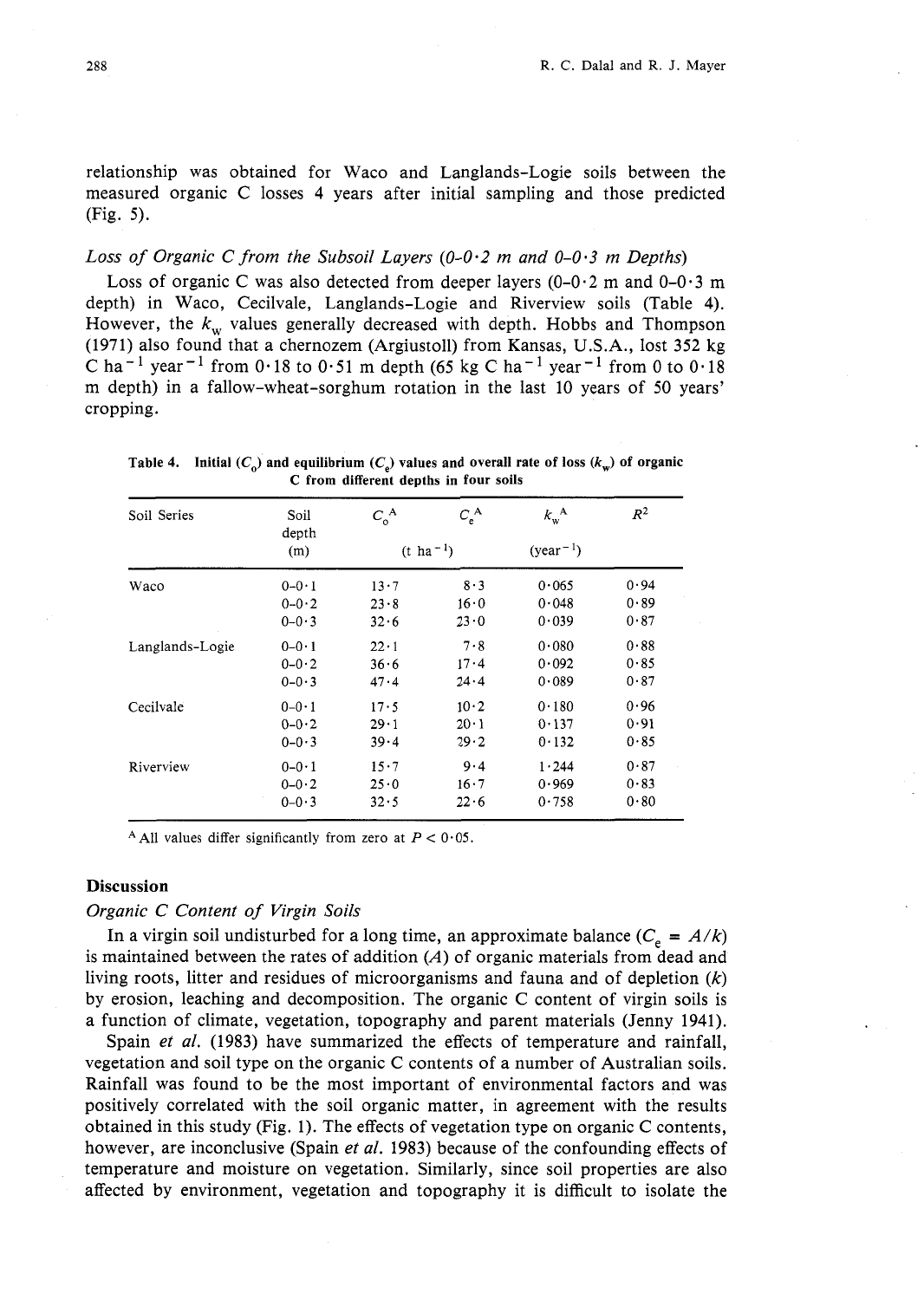individual effects. Furthermore, a number of soil properties, such as organic C, urease activity and oxalate-iron, are interrelated.

The protective effect of clay on organic matter is well known (Sorensen 1981), although its effect would be modified by its mineralogy (predominantly montmorillonitic in Waco to predominantly kaolinitic in Thallon and Riverview soils; Dalal and Mayer 1986) and its interaction with iron oxides (Riverview soil) and aluminium oxides. The significant correlation between organic C content of the virgin soils and total potassium obtained in this study probably reflects the clay mineralogy effects on organic C, for it is known that montmorillonitic clays (low in total K) can protect organic substances better than illitic clays (high in total K) (Mortland 1970). Admittedly, the soil system is multivariate and interactive (Spain *et al.* 1983).

#### *Organic C Content of Cultivated Soils*

When virgin soils are brought under cultivation and cropping, organic C content generally declines because the amount of organic materials returned to the soil *(A*  value) decreases sharply. This appears to be so in Fig. 1, where organic C/mm rainfall is about half after 20 years of cultivation as compared to the virgin soils. It is also likely that *k* values may be different in these two ecosystems, because of greater mixing of soil and exposure of new sites, more frequent and closer contact between organic and substrates and microorganisms, and larger changes in temperature and moisture regimes accompanying cultivation.

### *Kinetics of Organic C Loss from Soil*

The k values reported in Tables 2 and 3 measure the overall rate of loss of organic C, and these values include losses due to erosion, leaching and decomposition. Erosion losses were probably minimal because most sampling sites were located on slopes rarely exceeding 1% (mostly on  $0.1-0.5\%$  slope). Leaching losses of organic C do occur but are rarely measured. It is assumed here that *k*  values measure mainly the rate of organic C decomposition (mineralization) in these soils.

Lathwell and Bouldin (1981) summarized  $k<sub>c</sub>$  values obtained under different cropping systems and environments. The  $k$  values varied from  $0.024$  (continuous corn) to  $0.330$  (maize and rice). In general, they were higher in the tropics than in temperate regions. Hobbs and Thompson (1971) got a  $k_c$  value of 0.062 under a wheat-fallow system in Kansas, U.S.A., for a cultivation period of 63 years. Russell (1981) found a  $k_c$  value of 0.049 for total N (0-0.1 m layer) of grey, brown and red clays (native vegetation - brigalow) under continuous sorghum in Queensland, and  $0.022$  for total N in red-brown earths under continuous wheat in the Mediterranean climate in South Australia.

Most of the *k* values mentioned above were obtained from the measurements of total N rather than organic C. They are not strictly comparable with the  $k$  values reported in Tables 2 and 3, since it is only in the later stages of decomposition that losses of soil N are proportional to the losses of organic C (Jenkinson 1966).

Another limitation in comparing the  $k$  values published in the literature is that most were calculated on a per cent N basis for samples obtained at different periods, but taken to the same depth (Jenkinson 1966). This procedure introduces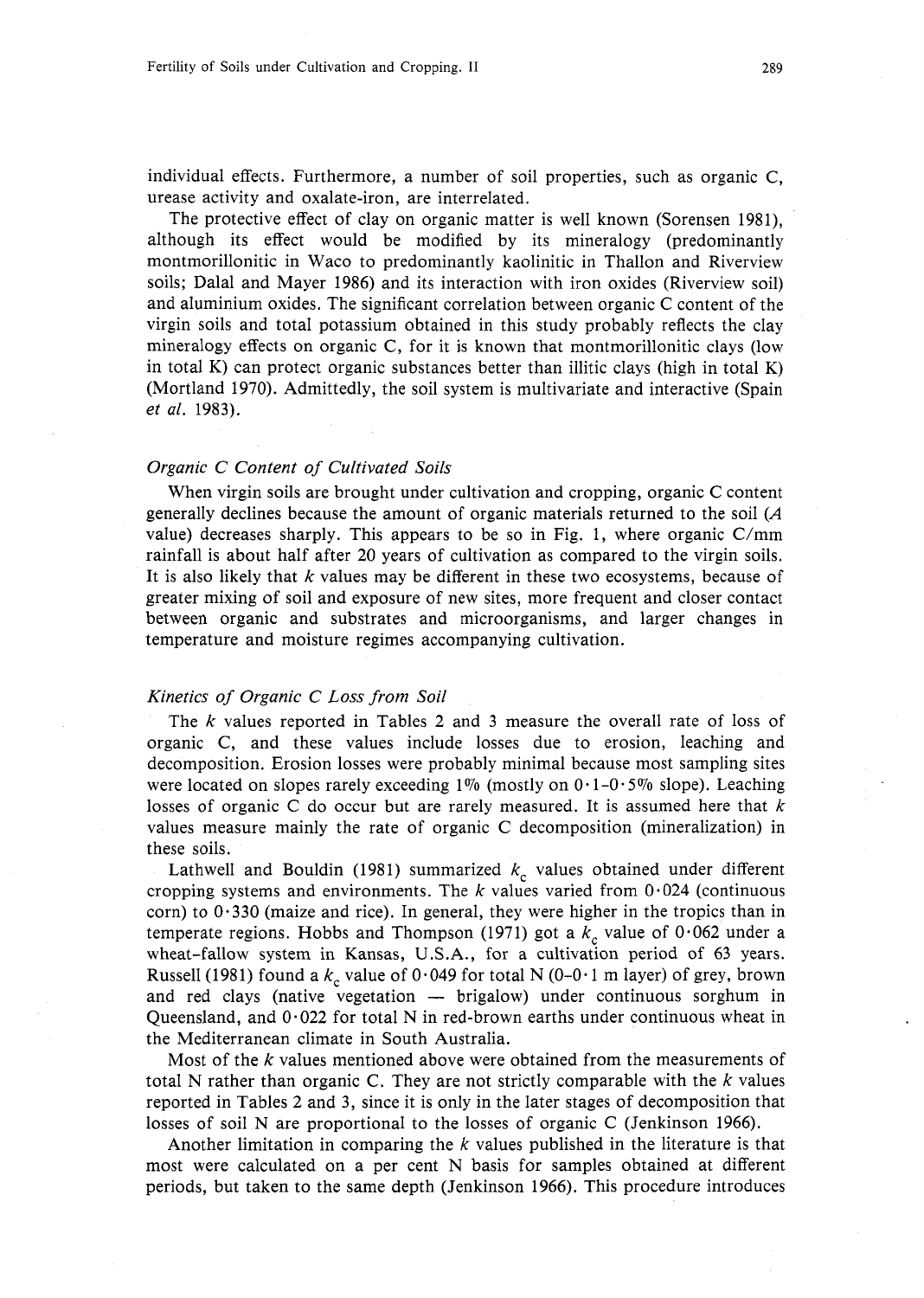errors because changes in organic matter content of soil generally are associated with changes in bulk density, and hence samples collected to the same depth at different periods are not strictly comparable (Campbell 1978).

### *Relationship between* k *Values and Soil Properties and Cultural Practices*

The decomposition of organic matter occurs primarily through the action of proteolytic and other degradative enzymes produced mainly by microorganisms in soil. Any soil characteristic, environmental parameter or cultural practice that regulates enzymic production, persistence or protection, enzyme-substrate contact and enzymic inhibition would affect the rate of organic matter decomposition in soil.

Stubble retention reduces the rate of net organic matter loss by increasing inputs of organic materials through crop residues, affecting substrate accessibility and composition of substrates such as C/N ratio.

The soil properties significantly related to the  $k$  values were clay content, aggregation index, ESP and ratio of organic  $C/\nu$  rease activity. Mortland (1970) summarized the possible mechanisms of organic matter protection by clays, including adsorption of organic C on clay surfaces and entrapment between clay particles. Moreover, clay may also exert direct influence on microbial activity and enzymes through adsorption and diffusion, thus retarding the enzyme-substrate contact. The clay is also involved in aggregate formation, and therefore its effect on  $k$  value would be interactive with bulk density, aggregation index, and possibly ESP. The latter may affect the stability and/or formation of aggregates (Emerson 1983), and hence diffusion of organic substrate and/or product or accessibility to the substrate by the degradative enzymes and microorganisms.

The ratio of organic C/urease activity is probably a measure of relative accessibility of organic C to proteolytic and other degradative enzymes. Pettit *et al.*  (1976) postulated that extracellular urease may be stabilized in soil by bonding or entrapment in the organic matter matrix which renders it inaccessible to attack by soil proteolytic enzymes but may not exclude small molecular weight substrates (urea) and products ( $NH_4-N$ ). Free urease, however, would be rapidly degraded by proteolytic enzymes or made inactive by physical and chemical denaturation. Ladd and Butler (1975) also postulated that some proteinases by becoming entrapped within or adsorbed to soil colloids may be completely stabilized against biological degradation.

The lower ratio of organic C/urease activity may, therefore, reflect greater protection afforded to the enzyme-organic matter complex, possibly through relatively less accessibility to the proteolytic and other degradative enzymes. If it is so, then the ratio of organic C/urease activity in a given soil series should decrease upon cultivation because relatively unprotected or easily accessible organic matter would be rapidly decomposed. In general, such a trend was noticed (4% decrease in Waco soil to 45% decrease in Billa Billa soil). Similarly, the ratio of organic C/urease activity generally decreased with depth and was closely correlated  $(r = 0.99***)$  with the  $k_w$  values at 0-0.1 m, 0-0.2 m and 0-0.3 m depths. The ratio of organic C/urease activity as an index of accessibility to or protection of organic matter needs to be confirmed, however, in different environments. A major difficulty lies in the apparently large effects of changes in temperature and moisture on urease activity in soil (Dalal 1985), although Zantua and Bremner (1977) showed that urease activity of soils (in the absence of recently added organic materials)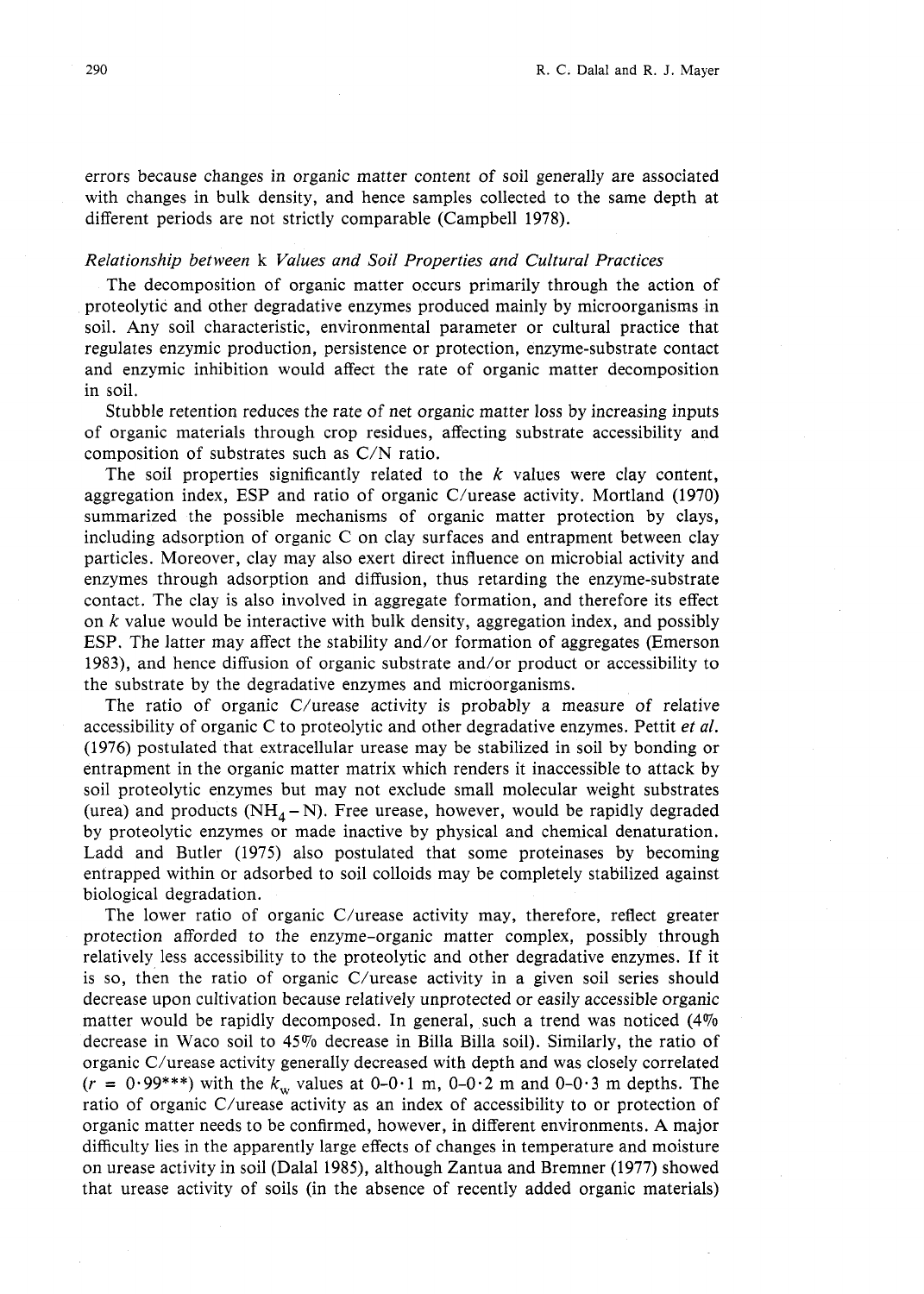reflects their capacity for protection of urease. In this study extracellular urease activity was measured in soils mostly collected during the May-July period.

### **Conclusions**

Since the rate of loss of organic matter in the soils studied was associated with factors that affect its accessibility and stability to attack by microorganisms and proteolytic and other enzymes (clay content, organic  $C/\nu$ rease activity ratio, aggregation and exchangeable sodium percentage), cultural practices that influence desirably some or most of these factors would assist in reducing the rate of loss of organic matter. The organic C contents at estimated equilibrium in the six soils studied ( $0.34-1.00\%$ , Table 2) are much lower than the 2% organic C considered by Greenland *et al.* (1975) to be critical for the maintenance of satisfactory soil structure, although little is known about the required organic C levels for Vertisols. Also, these are generally less than the 1.16% organic C level claimed by Lucas *et*  al. (1977) to be minimal for nitrogen supply to crops.

Although the rate of loss  $(k_w \text{ or } k_c)$  of organic *C* reported in this study described organic C decline with period of cultivation successfully, the parameter probably encompassed a number of organic matter components which declined at different rates (Jenkinson and Rayner 1977). Russell (1981) has suggested the need to identify the easily determined and meaningful soil organic matter fractions from his simulation studies of long-term soil nitrogen change. This will be examined in subsequent papers.

### **Acknowledgments**

The authors gratefully acknowledge the numerous suggestions of their colleagues, especially Mr M. J. Whitehouse and Drs A. L. Clarke, G. D. Smith and W. M. Strong during this study.

#### **References**

Bartholomew, W. V., and Kirkham, D. (1960). Mathematical descriptions and interpretations of culture induced soil nitrogen changes. Trans. 7th Int. Congr. Soil Sci. Commun. Vol. 111, pp. 471-7.

- Berndt, R. D., and Coughlan, K. J. (1976). The nature of changes in bulk density with water content in a cracking clay. *Aust. J. Soil Res. 12,* 27-37.
- Campbell, C. A. (1978). Soil organic carbon, nitrogen and fertility. In 'Soil Organic Matter'. (Eds M. Schnitzer and S. U. Khan.) pp. 173-271. (Elsevier: New York.)
- Dalal, R. C. (1982). Organic matter content in relation to the period of cultivation and crop yields in some subtropical soils. Trans. 12th Int. Congr. Soil Sci. Vol. 6, p. 59.
- Dalal, R. C. (1985). Distribution, stability, kinetic, and thermodynamic characteristics of urease activity in a Vertisol profile. *Aust. J. Soil Res. 23,* 49-60.
- Dalal, R. C., and Mayer, R. J. (1986). Long term trends in fertility of soils under continuous cultivation and cereal cropping in southern Queensland. I. Overall changes in soil properties and trends in winter cereal yields. *Aust. J. Soil Res. 24,* 265-79.

Emerson, W. W. (1983). Inter-particle bonding. In 'Soils: an Australian Viewpoint'. (Ed. CSIRO Aust. Division of Snils.) pp. 477-98. (CSIRO Aust.: Melbourne.)

- Gokhale, N. G. (1959). Soil nitrogen status under continuous cropping and with manuring in the case of unshaded tea. *Soil Sci.* 87, 331-3.
- Greenland, D. J. (1971). Changes in the nitrogen status and physical conditions of soils under pastures with special reference to the maintenance of the fertility of Australian soils growing wheat. *Soils Fertil.* 34, 237-51.
- Greenland, D. J., Rimmer, D., and Payne, D. (1975). Determination of the structural stability class of English and Welsh soils, using a water coherence test. *J. Soil Sci.* **26,** 294-303.